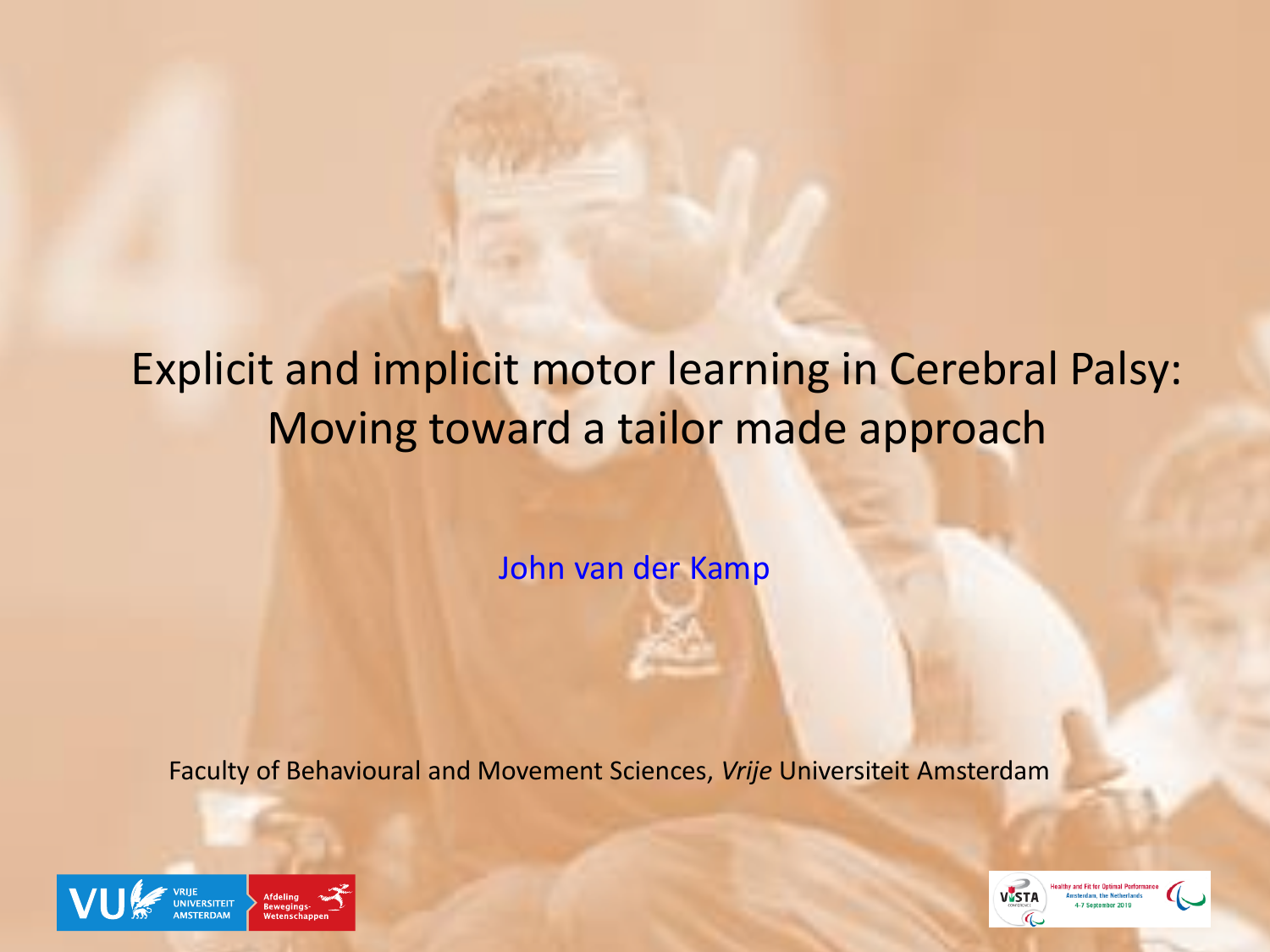### Moving towards a tailor made approach in motor learning

- Trying to optimize motor learning rate and outcome
- Proposition :

Athletes with Cerebral Palsy with good (verbal) working memory profit more from explicit learning, while individuals with poor verbal working memory benefit more from implicit learning. The latter group of athletes are more often found among individuals with right unilateral CP.



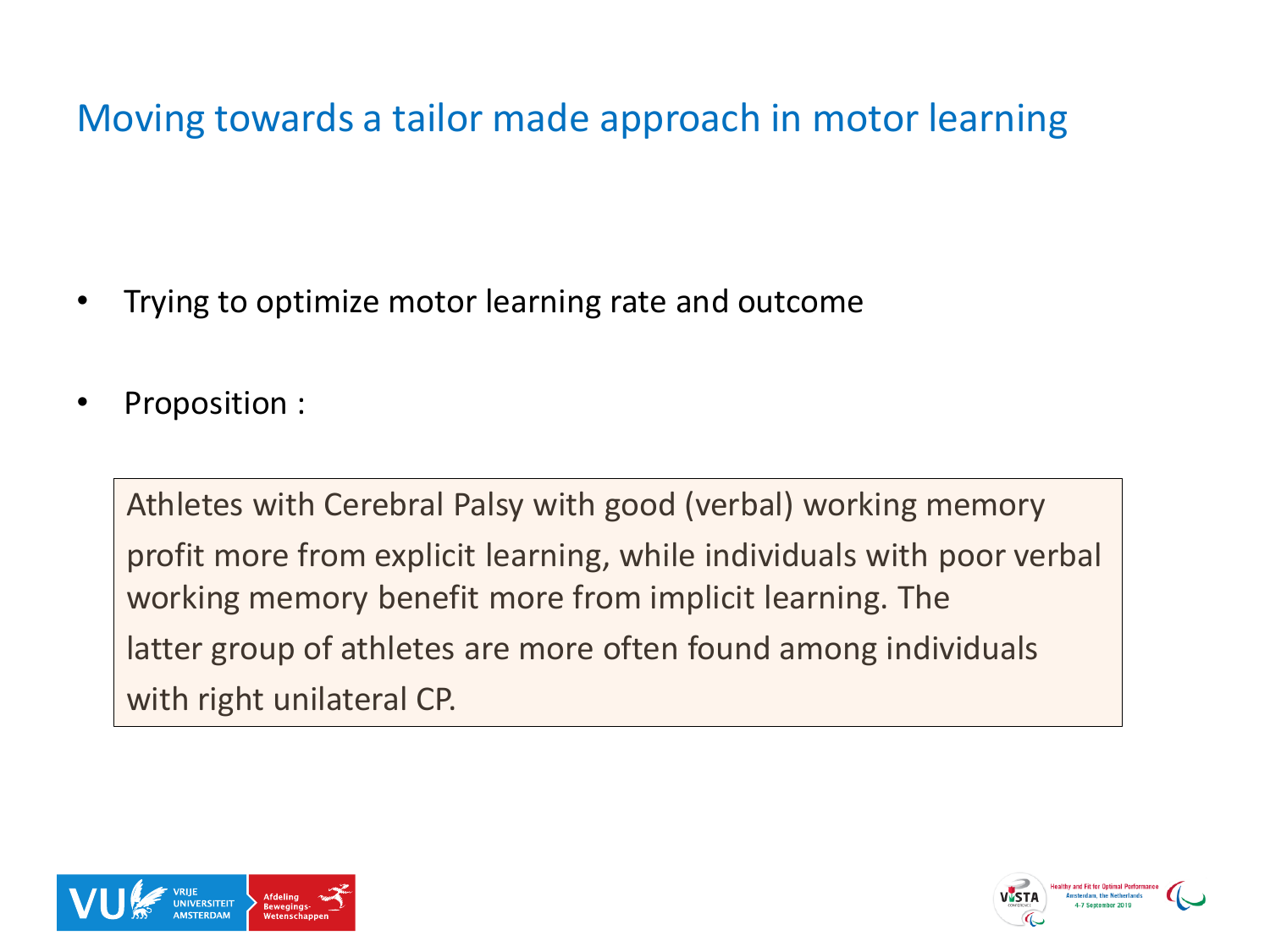#### Explicit and implicit motor learning

#### explicit learning

"the ball is placed on fingertips, the wrist is completely flexed, and the elbow is before the ball .."



"643, 635, 627, 619, 611, 603, 595 …"

implicit learning



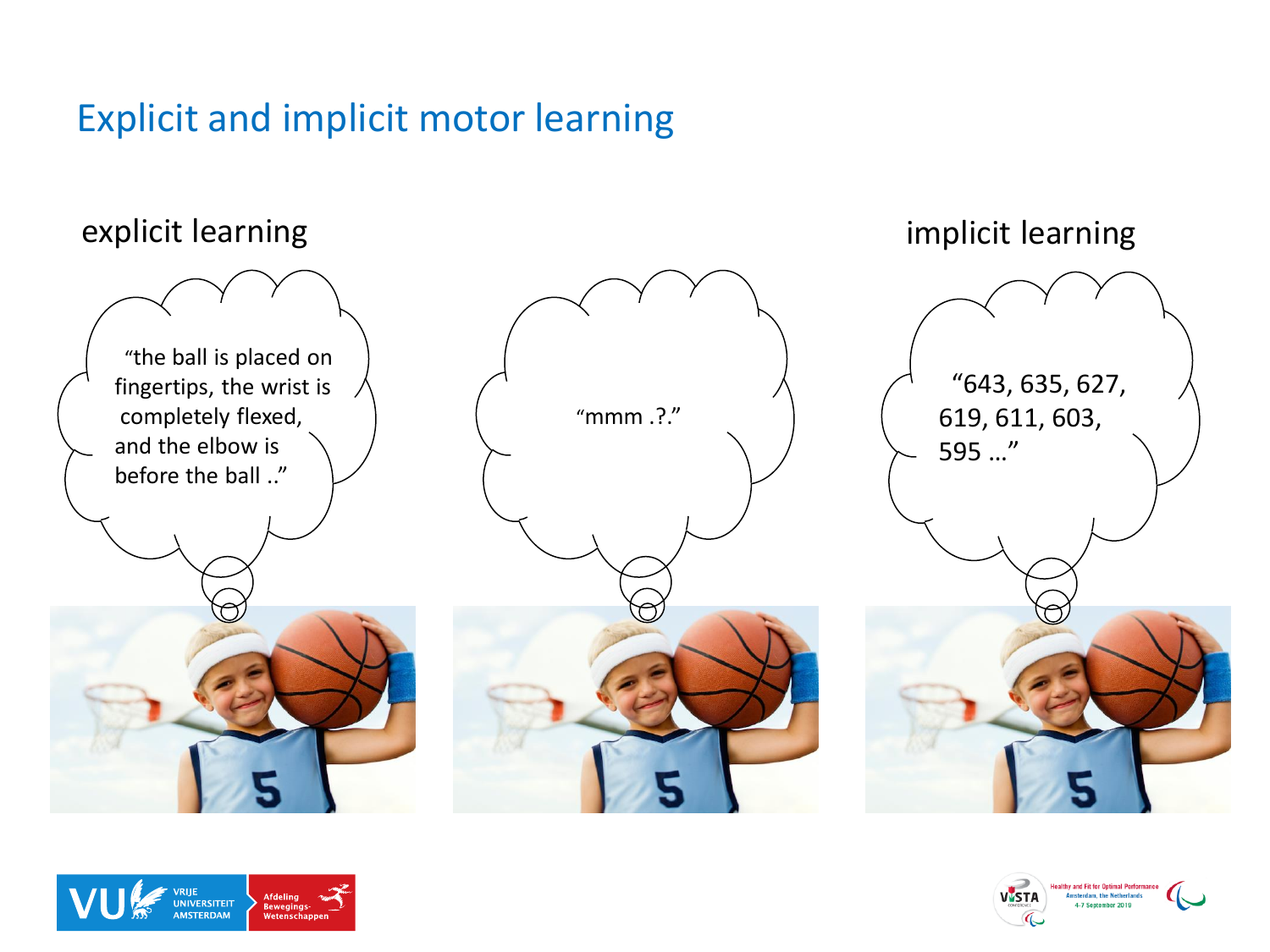## Methods for implicit learning

- Aim: reducing the accumulation conscious knowledge
	- dual-tasking
	- analogy learning
	- errorless learning (i.e., minimizing errors)
	- external focus of attention









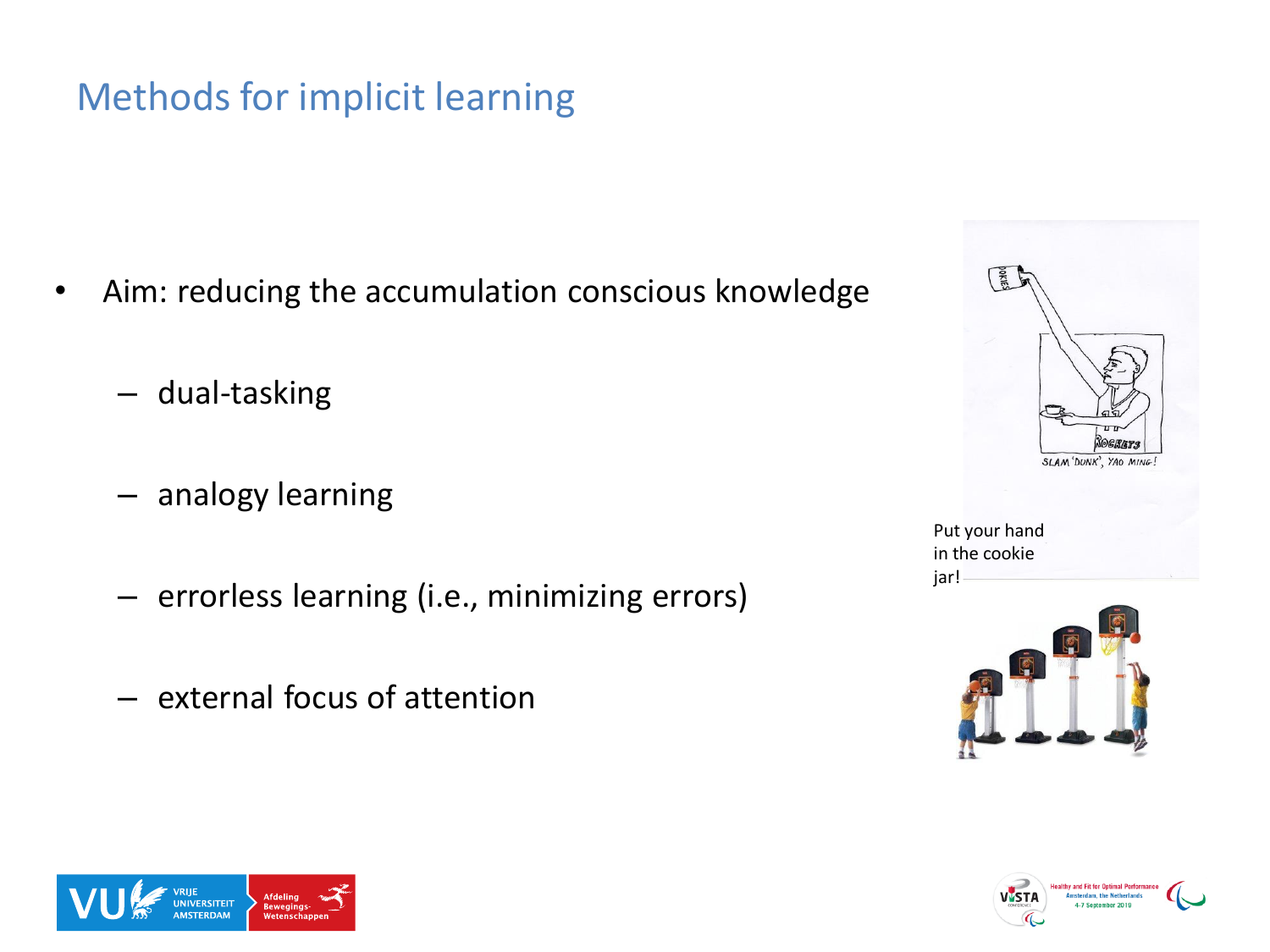#### Some pertinent findings

- Learning outcomes are equal, but performance after implicit learning is less affected by anxiety
- Explicit motor learning is associated with synchronized activity of verbal and motor planning areas in the lefthemisphere
- Explicit learning is promoted by strong verbal working memory, while implicit learning may rely on visual-spatial working memory



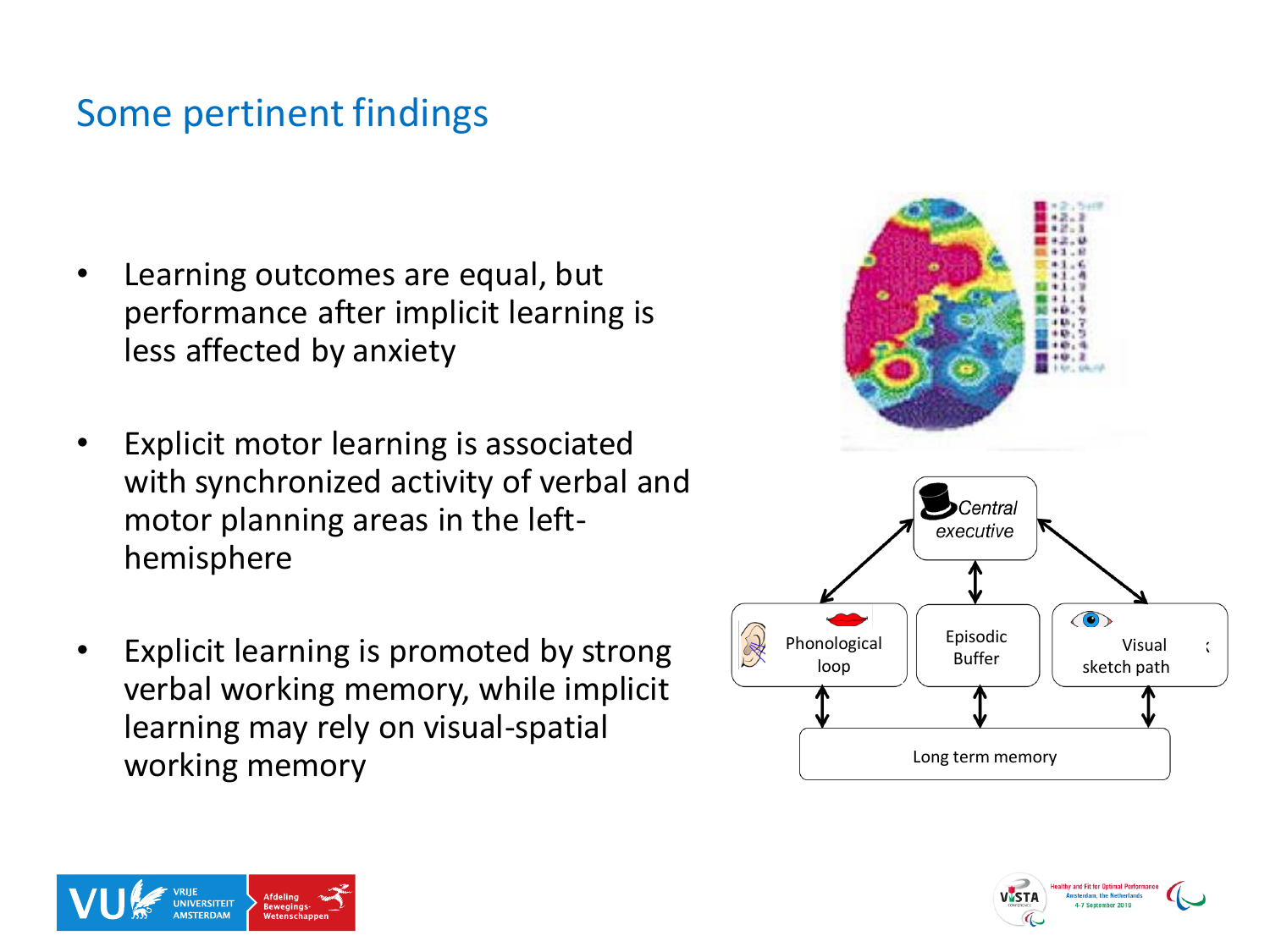Chunks of evidence:

- Individuals with right-unilateral CP (i.e., left-hemisphere damage) encounter problems in conscious control of movement
- Individuals with overloaded working memory show reduced motor learning
- Individuals with right-unilateral CP (i.e., left-hemisphere damage) show reduced explicit motor learning



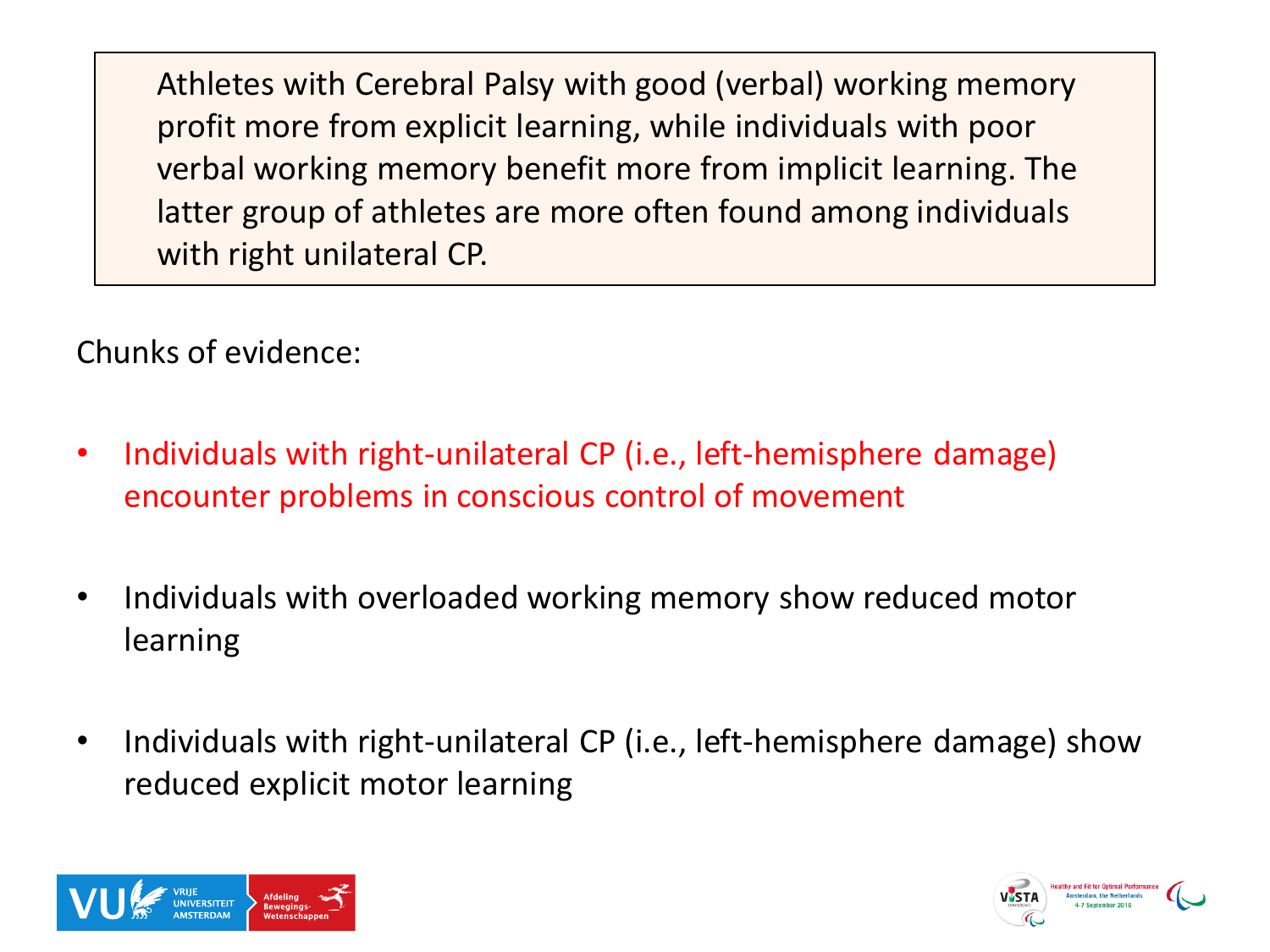# Conscious control did not reduce skilled performance in *all* soccer players with right unilateral CP



- In typically developing individuals and individuals with left unilateral CP conscious control reduces skilled performance
- Some individuals with right unilateral CP have problems with conscious control



Figure 3 - Movement time differences between the control condition and the task-relevant focus condition, for participants with left hemiparesis. Positive values indicate slowing down in the attention manipulation condition relative to the control condition.



Figure 5 - Movement time differences between the control condition and the task-relevant focus condition, for participants with right hemiparesis. Positive values indicate slowing down in the attention manipulation condition relative to the control condition.

Steenbergen & van der Kamp (2008) *Motor Control*



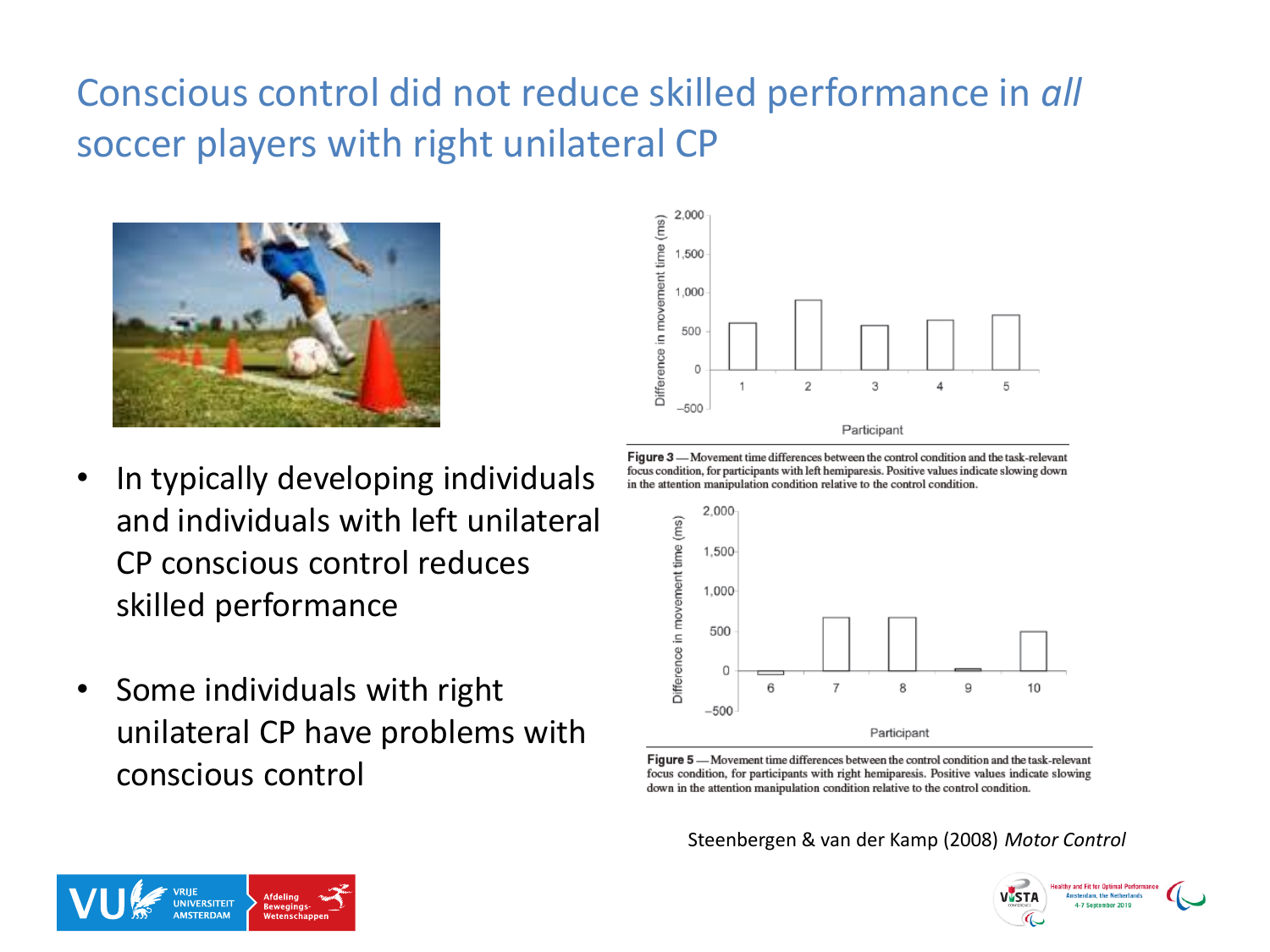Chunks of evidence:

- Individuals with right-unilateral CP (i.e., left-hemisphere damage) encounter problems in conscious control of movement
- Individuals with overloaded working memory show reduced motor learning
- Individuals with right-unilateral CP (i.e., left-hemisphere damage) show reduced explicit motor learning



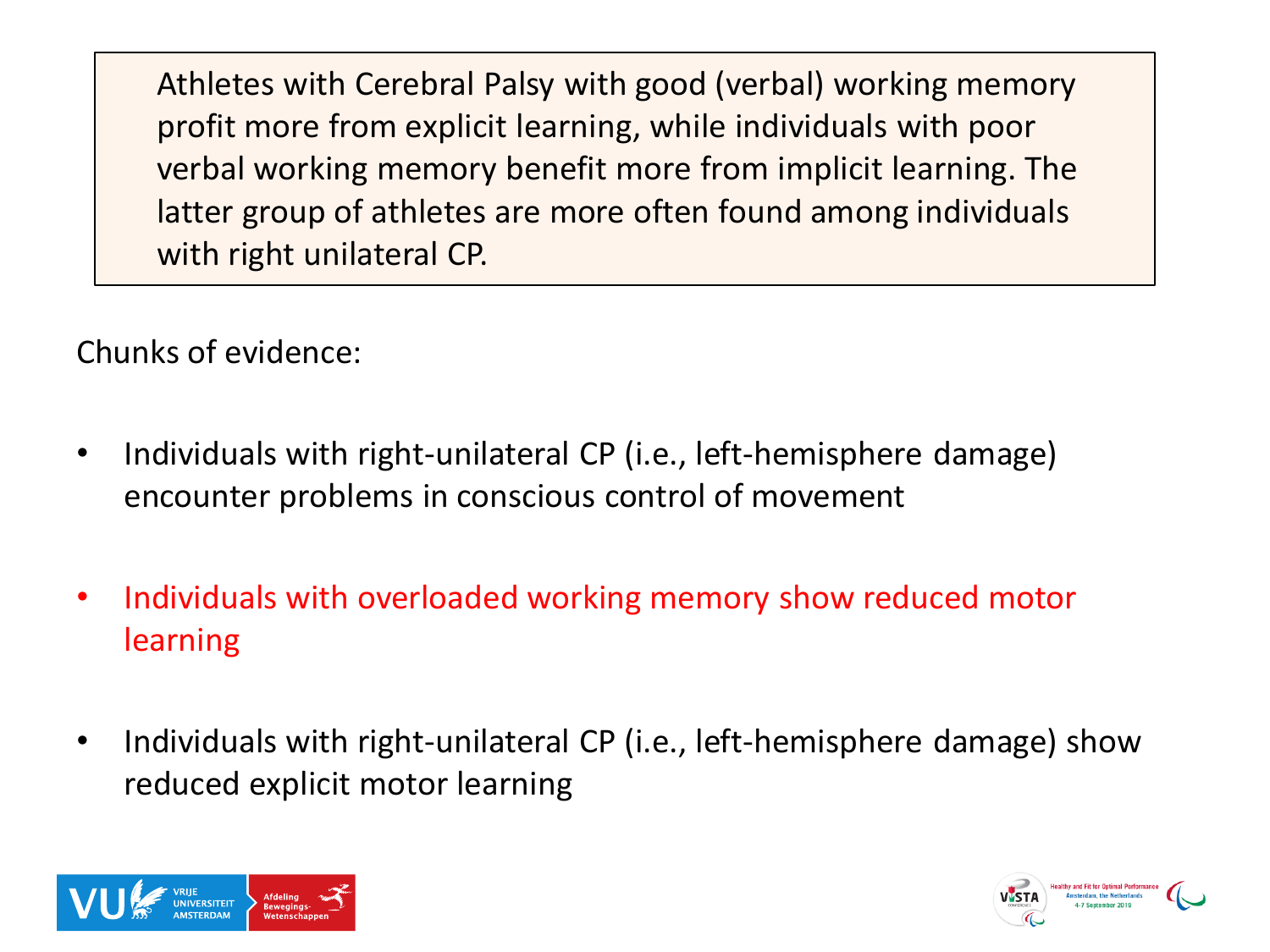# Children with CP with working memory overloading showed reduced learning in boccia throwing

- Children with explicit (i.e., error strewn) and implicit (i.e., error minimized) learning showed same rate of learning
- Children who made few errors, who showed less conscious control, and had no verbal working memory problems, increased performance the most.
- Possibly, overloading working memory (i.e. many errors and/or poor working memory) led to reduced learning





#### Fig. 4. Correlation between the amount of errors made during practice and the degree of conscious monitoring

Van Abswoude, Vieira, van der Kamp & Steenbergen (20158) *RiDD*



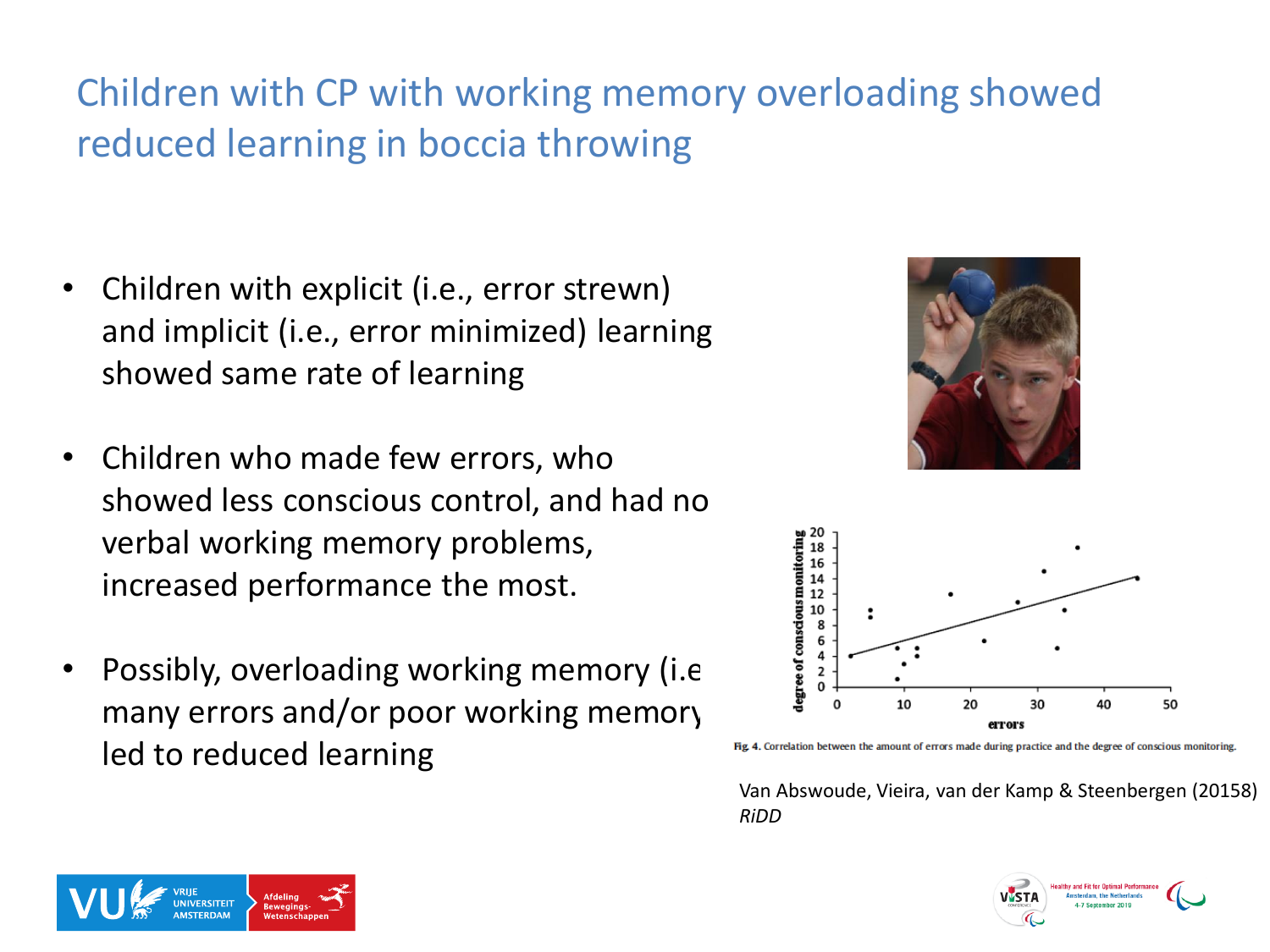Chunks of evidence:

- Individuals with right-unilateral CP (i.e., left-hemisphere damage) encounter problems in conscious control of movement
- Individuals with overloaded working memory show reduced motor learning
- Individuals with right-unilateral CP (i.e., left-hemisphere damage) show reduced explicit motor learning



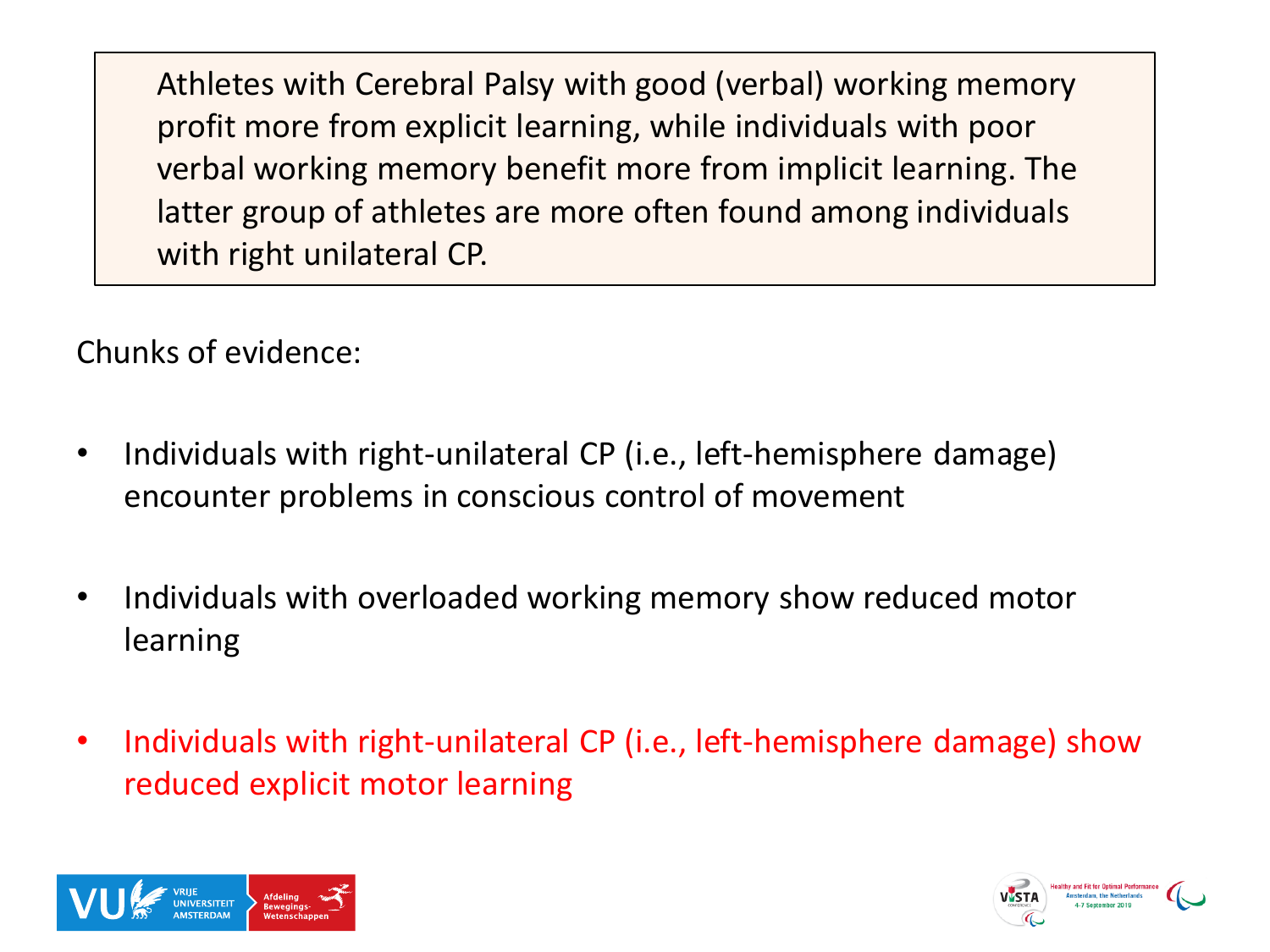#### Indicators of explicit and implicit learning in prism adaptation



rate of adaptation  $\rightarrow$  explicit learning after-effect  $\rightarrow$  implicit learning



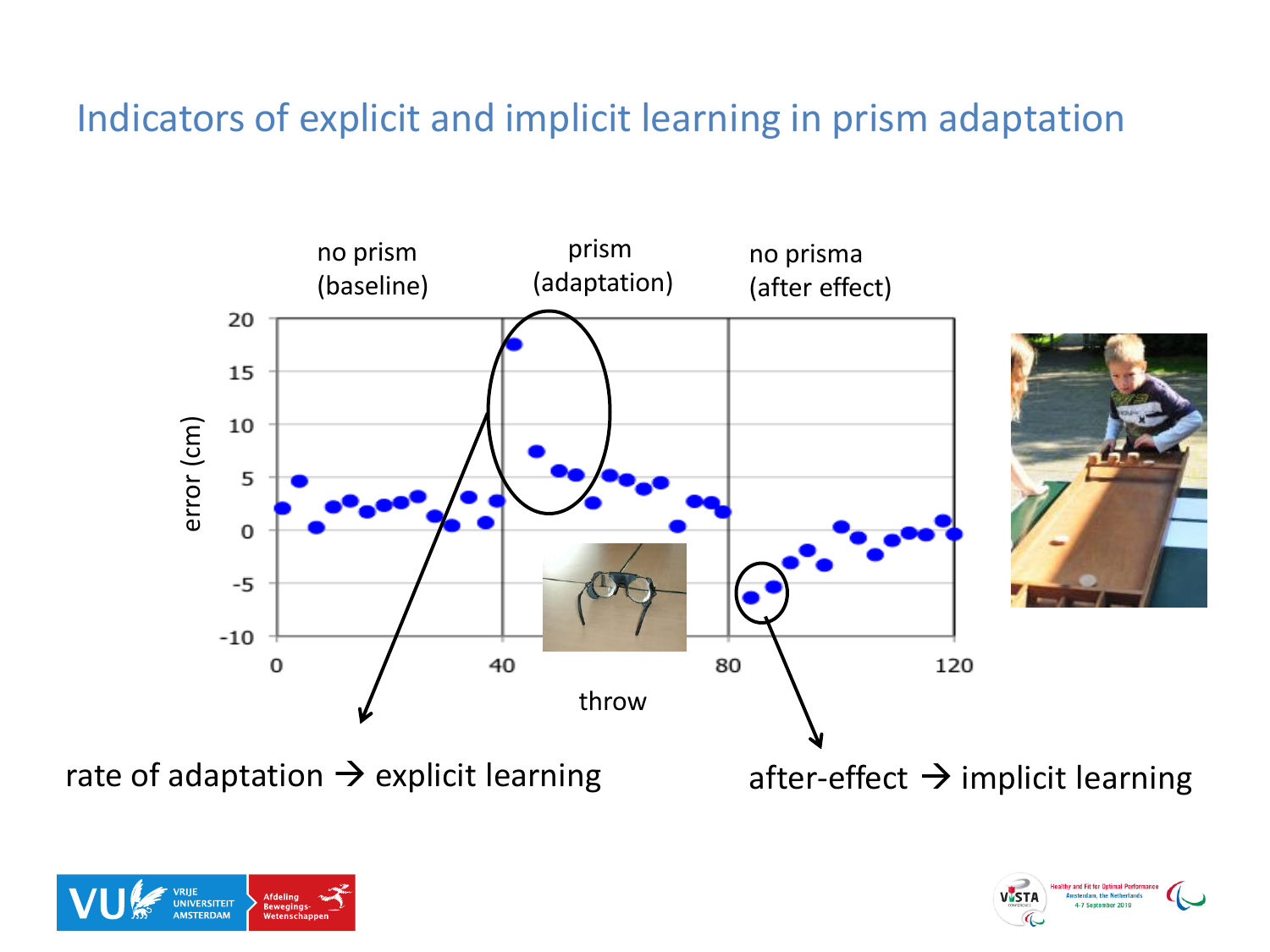# Individuals with right unilateral CP show reduced adaptation (i.e., explicit motor learning)





Van der Kamp, Steenbergen & Masters (2018) *Disability & Rehabilitation*

- Individuals with right unilateral CP adapt slower, individuals with left unilateral CP adapt as quickly as typically developing children
- Both right and left unilateral CP show enhanced after-effect (i.e., implicit learning)